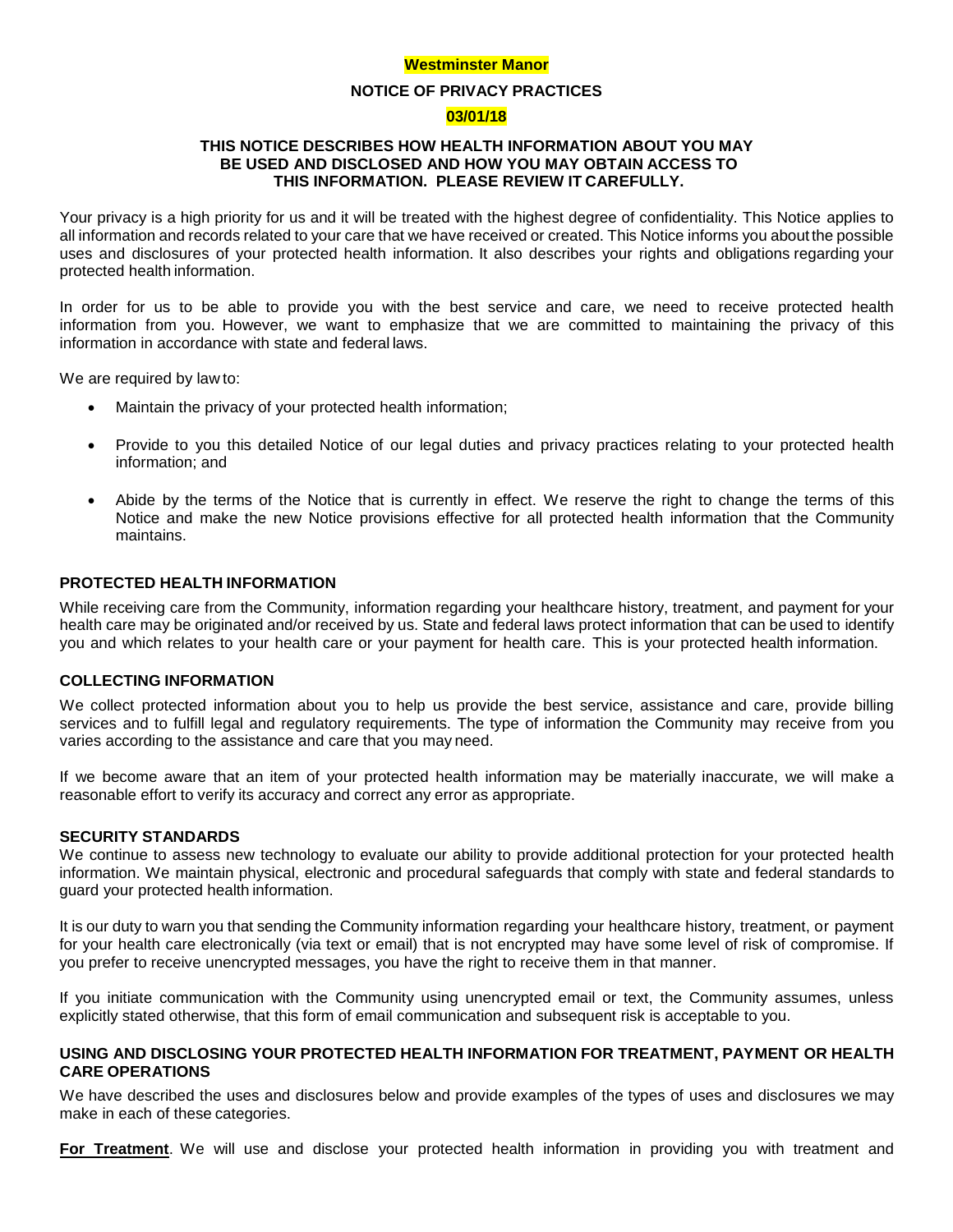services. We may disclose your protected health information to Community and non-Community personnel who also may be involved in your care, including, but not limited to, physicians, nurses, nurse aides, and physical therapists.

Our workforce has access to such information on a need to know basis. For example, a nurse caring for you will report any change in your condition to your physician. Your physician may need to know the medications you are taking before prescribing additional medications. It may be necessary for the physician to inform the nurses or staff of the medications you are taking so they can administer the medications and monitor any possible side effects. In addition, we may contact you to provide appointment reminders or information about treatment alternatives or other health-related benefits and services, which may be of interest to you.

We may also disclose protected health information to individuals who will be involved in your care after you leave the Community. Anyone who has access to protected health information is required to protect it and keep it confidential.

**For Payment.** We may use and disclose your protected health information so that we can bill and receive payment for the treatment and services you receive at the Community. Bills requesting payment will usually include information which identifies you, your diagnosis and any procedures performed or supplies used. For billing and payment purposes, we may disclose your protected health information to your legal representative, an insurance company, Medicare, Medicaid or another third party payor. For example, we may contact Medicare or your health plan to confirm your coverage or to request prior approval for a proposed treatment or service.

**For Health Care Operations**. We may use and disclose your protected health information for Community operations. These uses and disclosures are necessary to monitor the health status of Residents, manage the Community and monitor the quality of our care. For example, we may use protected health information to evaluate our Community's services, including the performance of our staff. In addition, we may release your protected health information to another individual or covered entity for quality assessment and improvement activities or for review of or evaluation of health care professionals.

Health Care Operations may also include the use of information for quality assurance, training, accreditation, medical review, auditing and business planning.

# **USING AND DISCLOSING PROTECTED HEALTH INFORMATION FOR OTHER SPECIFIC PURPOSES**

**Community Directory**. The Community maintains a directory of Resident names and their location within the Community. Unless you object, we will include certain limited information about you in our Community directory. This information may include (i) your name, (ii) your location in the Community, and (iii) your religious affiliation. Our directory does not include health information about you. We may release information in our directory, except for your religious affiliation, to people who ask for you by name. We may provide the directory information, including your religious affiliation, to any member of the clergy. You are not obligated, however, to consent to the inclusion of your information in the Community directory. You may restrict or prohibit these uses and disclosures by notifying the Community in writing of your restriction or prohibition.

**Community Culture.** The culture of our Community includes informing Residents and staff of changes in your health status to maintain our sense of "community." You may restrict or prohibit these uses and disclosures by notifying the Community in writing.

**Individuals Involved in Your Care or Payment for Your Care**. Unless you object, we may disclose your protected health information to a family member, a close personal friend, your legal representative and any clergy, who are involved in your care to the extent necessary for them to participate in your care. You may restrict or prohibit these uses and disclosures by notifying the Community in writing of your restriction orprohibition.

**Emergencies**. In the event of an emergency or your incapacity, we will do what is consistent with your known preference (if any), and what we determine to be in your best interest. We will inform you of uses or disclosures of protected health information under such circumstances and give you an opportunity to object as soon as practicable.

**Disaster Relief**. We may disclose your protected health information to an organization assisting in a disaster relief effort.

As Required By Law. We will disclose your protected health information when required by law to do so.

**Public Health Activities**.We may disclose your protected health information for public health activities. These activities may include, for example:

• reporting for preventing or controlling disease, injury or disability; reporting deaths;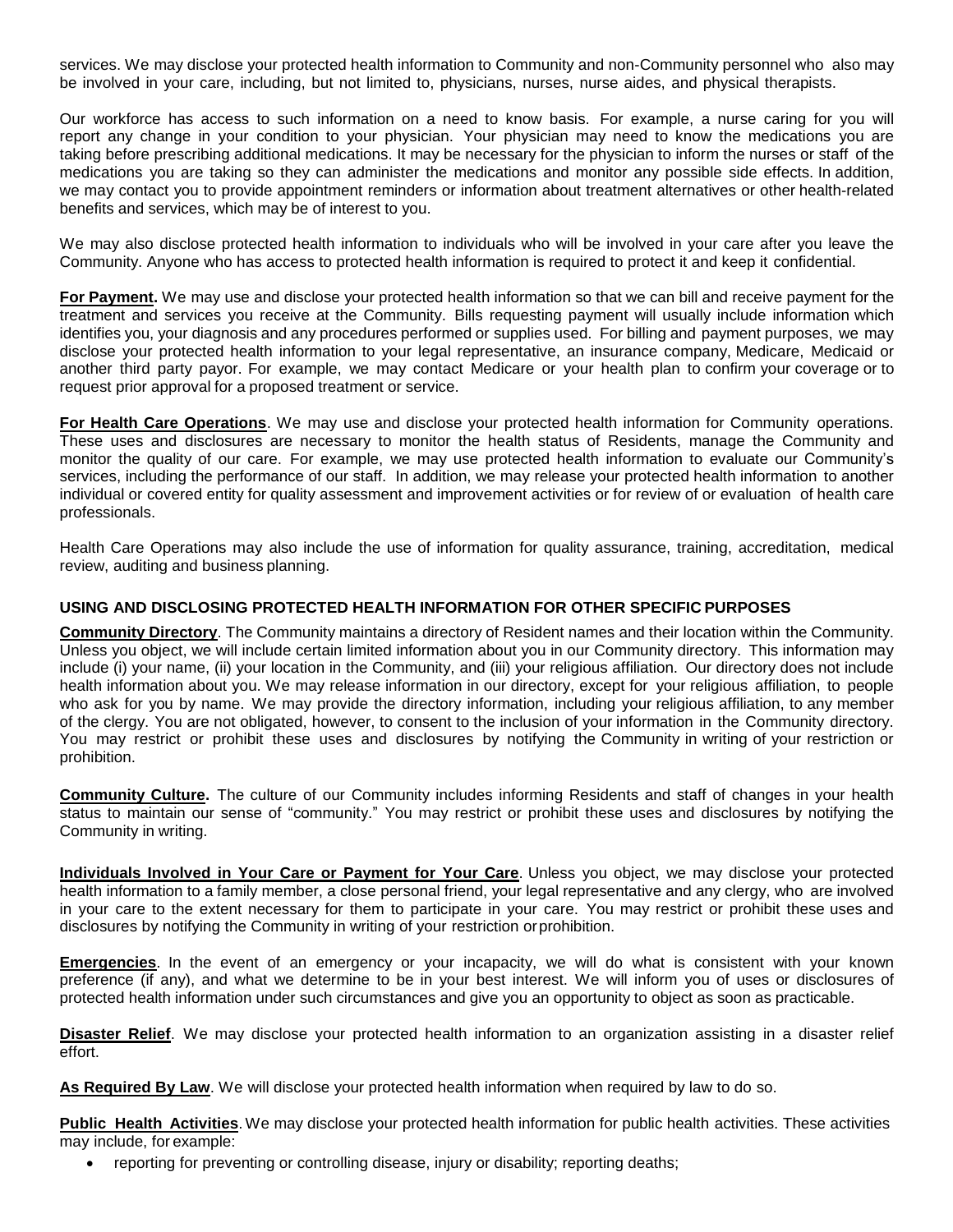- reporting abuse or neglect of a dependent adult;
- reporting reactions to medications or problems with products;
- notifying a person who may have been exposed to a communicable disease or may otherwise be at risk of contracting or spreading a disease or condition; or
- Disclosing for certain purposes involving workplace illness or injuries.

**Reporting Victims of Abuse, Neglect or Domestic Violence**. We may use or disclose protected health information to protective services or social services agency or other similar government authorities, if we reasonably believe you have been the victim of abuse, neglect or domestic violence.

**Health Oversight Activities**. We may disclose your protected health information to a health oversight agency for oversight activities authorized by law. These may include, for example, audits, investigations, inspections and licensure actions, judicial/administrative proceedings to which you are not a party, or other legal proceedings. In most cases, the oversight activity will be for the purpose of overseeing the care rendered by the Community or the Community's compliance with certain laws and regulations. The Community does not control or define what information is needed by the health oversight agencies.

**Judicial and Administrative Proceedings**. We may disclose your personal health information in response to a court or administrative order. We may also disclose information in response to a subpoena, discovery request, or other lawful legal process; efforts will be made to contact you regarding the request or to obtain an order or agreement protecting the information.

**Law Enforcement**. We may also release your protected health information to law enforcement officers for the following purposes:

- Pursuant to a court order, warrant, subpoena/summons or administrative request;
- Identifying or locating a suspect, fugitive, material witness or missing person;
- Regarding a crime victim, but only if the victim consents or the victim is unable to consent due to incapacity and the information is needed to determine if a crime has occurred, non-disclosure would significantly hinder the investigation, and disclosure is in the victim's best interest;
- Regarding a decedent, to alert law enforcement that the individual's death was caused by suspected criminal conduct; or
- For reporting suspected criminal activity.

**Coroner, Healthcare Examiners, Funeral Homes**. We may release your personal health information to a coroner, medical examiner, and funeral director.

**Organ Donation**. We may release information to an organization involved in the donation of organs if you are an organ donor.

**Fundraising.** We may use your protected health information for the purpose of contacting you as part of a Community based fundraising effort. Protected health information that may be used as part of the fundraising effort includes name, address, other contact information, age, gender, date of birth, dates of health care provided, treating physician, outcome information, and health insurance status. Use or disclosure of any other protected health information for fundraising purposes will require your authorization. The Community, an affiliated organization, such as a foundation or a business associate may contact you regarding the Community's fundraising efforts. If you do not wish to be contacted regarding fundraising activities, you may contact at or you may send an email to and request your name be removed from our fundraising list.

**Research.** Your protected health information may be used for research purposes if it has been de-identified. In most other instances where your protected health information is used or disclosed for research purposes your authorization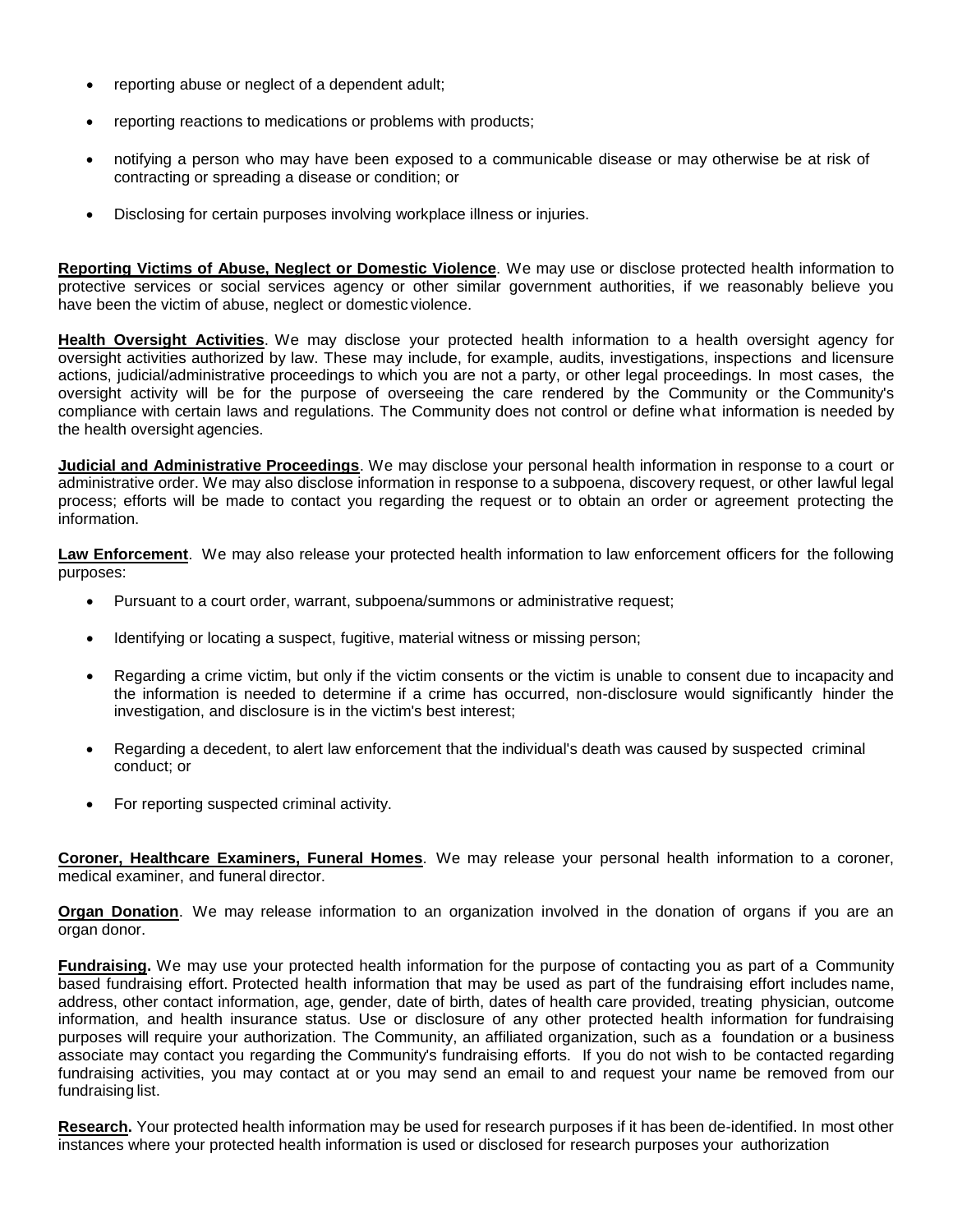will be needed unless the Institutional Review Board or a Privacy Board has stated your authorization is not necessary.

# **MORE STRINGENT LAWS**

Some of your protected health information may be subject to other laws and regulations and provided greater protection than outlined in this Notice. For instance, HIV/AIDS, substance abuse, mental health and genetic information are often given greater protection. In the event your protected health information is afforded greater protection under federal or state law, we will comply with the applicable law.

# **YOUR RIGHTS**

You have the following rights regarding your protected health information at the Community:

- The right to receive notice of our policies and procedures used to protect your protected health information;
- The right to request that certain uses and disclosures of your protected health information be restricted;
- The right to restrict disclosure to a health plan of your information where you have paid the full out of pocket costs for the health care item or services rendered;
- The right to access your protected health information;
- The right to request that your protected health information be amended;
- The right to obtain an accounting of certain disclosures by us of your protected health information for the past six years;
- The right to revoke any prior authorizations for use or disclosure of protected health information, except to the extent that the Community has already acted on your authorization;
- The right to request the method by which your protected health information is communicated; and
- The right to receive notification of any breach of your unsecured protected health information.
- The right to receive your protected health information electronically.

# **OUR RIGHTS**

- We have the right not to agree to your requested restrictions on the use or disclosure of your personal health information. If we do agree to accept your requested restrictions, we will comply with your request except as needed to provide you with emergency treatment.
- We have the right to deny your request to inspect or receive copies of your protected health information in certain circumstances.
- We have the right to deny your request for amendment of protected health information if it was not created by us, if it is not part of your personal health information maintained by us, if it is not part of the information to which you have a right of access, or if it is already accurate and complete, as determined by us.
- We have the right to assume you understand the risks of initiating unencrypted electronic communications with the Community if you have received this notice.

# **AUTHORIZATION**

Uses and disclosures of your protected health information not allowed by law under our Notice of Privacy Practices will only be made with your written authorization. You can revoke the authorization as described in your written authorization. If you revoke your authorization, we will no longer use or disclose your protected health information for the purposes covered by the authorization, except where we have already relied on the authorization. Below are a couple of examples when authorizations will be required.

**Marketing**. Your protected health information will not be provided to third-party marketers without an authorization. We will not sell your information to others for use and marketing purposes without your specific authorization.